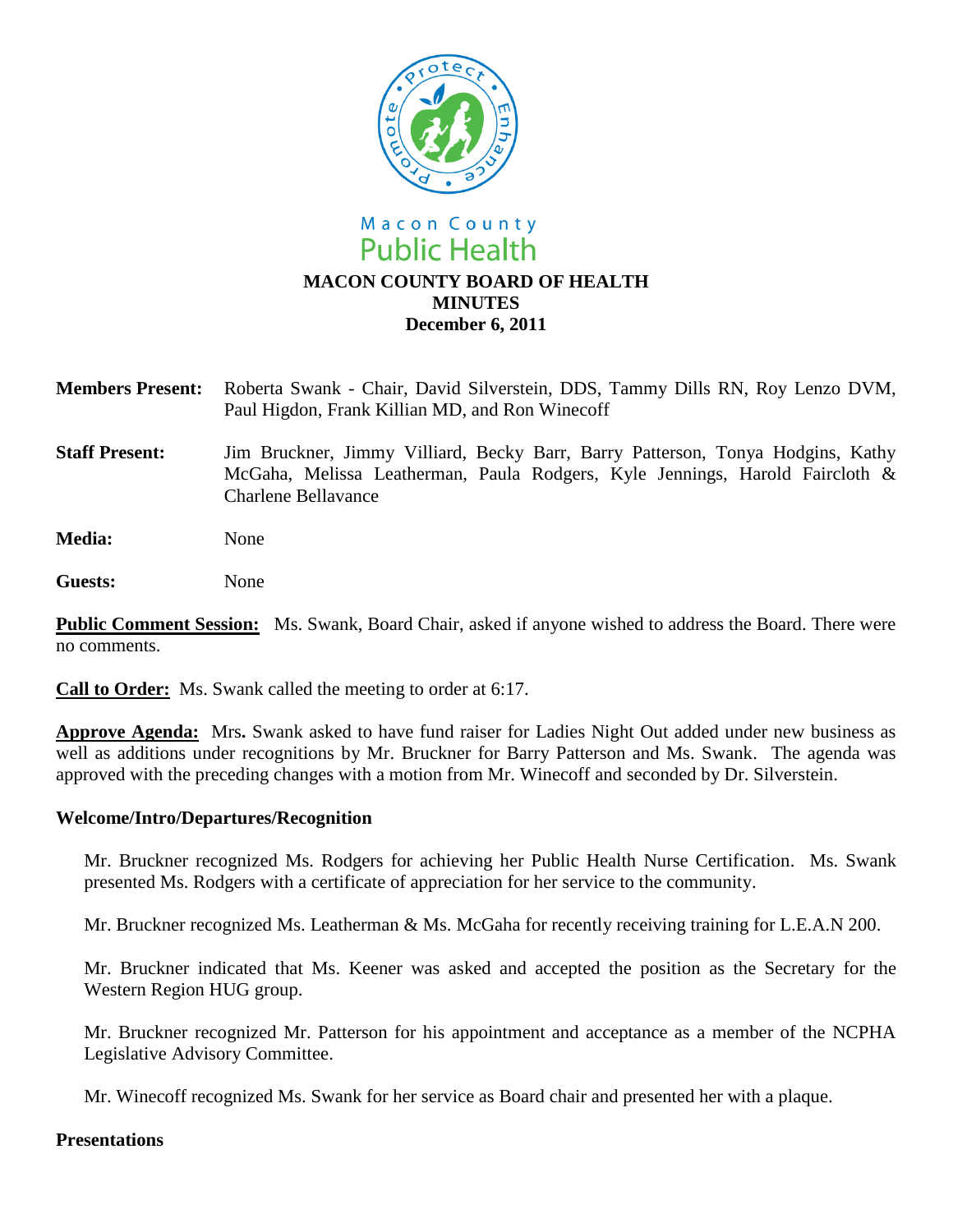Kyle Jennings presented information regarding a new waste water treatment prototype that is based on water reuse which has never been allowed before. This system does not require soil filtering and does not require a lot of area. The system contains membrane filters that are so fine that even fine pathogens can not get through. The finer the membrane filters the more uses there could be for the reused water. The drip tubing used in this prototype allows properties that had previously been turned down for septic tanks could now be approved using this new system. The cost of this system is approximately \$20,000 to \$30,000 which is still less than an engineered drip system.

Harold Faircloth gave a presentation of a water quality explanation tool that was recently developed by Penn State University as a reporting tool for well testing. Mr. Faircloth indicated that there are primary standards and secondary standards that some consumers may not be aware of. Maximum Contamination Levels are established by the EPA. Mr. Faircloth said the explanation tool is on the internet and is public domain. Mr. Faircloth recommended that this link be placed on our website and also recommended that a computer be placed in their lobby so if a customer gets results and has questions they can ask them while they are in the Environmental Health Department. Dr. Lenzo asked how he could have his water tested? Mr. Faircloth informed the Board that for a nominal fee the client can come to environmental health to obtain a container to collect the sample themselves, or staff would come out to the client's property and take the sample if the client wished.

Ms. McGaha reported the final CHA findings which were presented at a public meeting last week. The assessment was mailed off to the state which met our obligation to do the report every four years. The report can be accessed at http://www.maconnc.org/images/healthy-carolinians/2011MaconCountyCommunity [HealthAssessmentReport.pdf.](http://www.maconnc.org/images/healthy-carolinians/2011MaconCountyCommunity%20HealthAssessmentReport.pdf) It was estimated that over 60 community partners attended last week's meeting.

**Approve Minutes of Previous Meeting:** The minutes of October 25, 2011 were approved with a motion from Mr. Winecoff and a second by Dr. Silverstein. All present were in agreement.

## **Old Business**

**Budget Report:** Ms. Hodgins indicated we are still on track for our Revenues. We were a little under for the month but our yearly revenues are very close to what was predicted. Our expenditures are still under what was projected by approximately 2%.

**Adult Dental Update:** Mr. Villiard reported that Ms. Leanne Shirley has joined our Adult Dental Clinic team as a dental assistant. We currently have three clinic days covered by a dentist. Mr. Bruckner and Mr. Villiard are actively working on a locum tenants provider contract that has been reviewed by County attorney Chester Jones. There are still a few changes that need to be made. In addition, because the contract contains a payment clause (\$25,000 if we were to hire the contract dentist into a permanent the position) it will have to go back to the Board of Commissioners for approval as these funds were not previously appropriated in the Health FY 12 budget. Tammy Keezer is also still running ads in Asheville and Charlotte newspapers, various websites and dental schools.

**Nominations Committee Report:** Tammy Dills reported that she and Dr. Killian were asked to be officers of the Nominations Committee for Next Year's Officers. She indicated that Russell Stevenson had agreed to accept the nomination as Board Chair and Dr. Killian agreed to accept the nomination as Vice Chairman.

## **New Business**

**Ladies Night Out Fundraiser:** Ms. Swank advised that Ladies Night Out is holding a fund raiser – raffle to benefit the fight against breast cancer. Mr. Villiard indicated that BCCCP had diagnosed 3-4 women this month with breast cancer. The program helps women who do not have enough insurance or have no insurance.